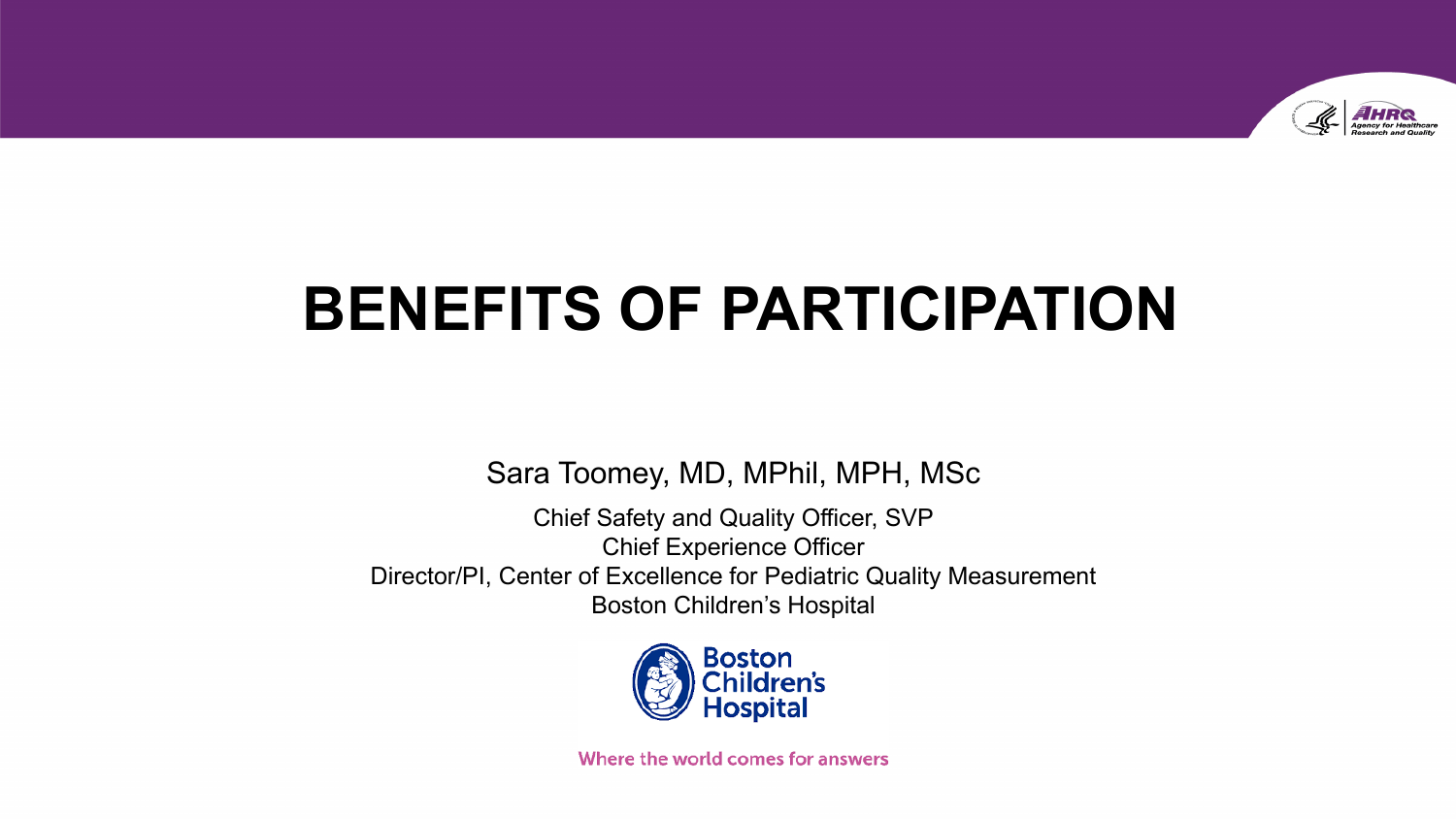### **Benefits of Participation**



- First comprehensive database for Child HCAHPS
- Free resource available to all survey users
- Data will be case-mix adjusted for meaningful peer comparisons
- Comparative data can be used for:
	- ► Identifying opportunities for improvement (examples to follow)
	- ► Tracking progress over time
- Research data sets can be used to link to other important quality measures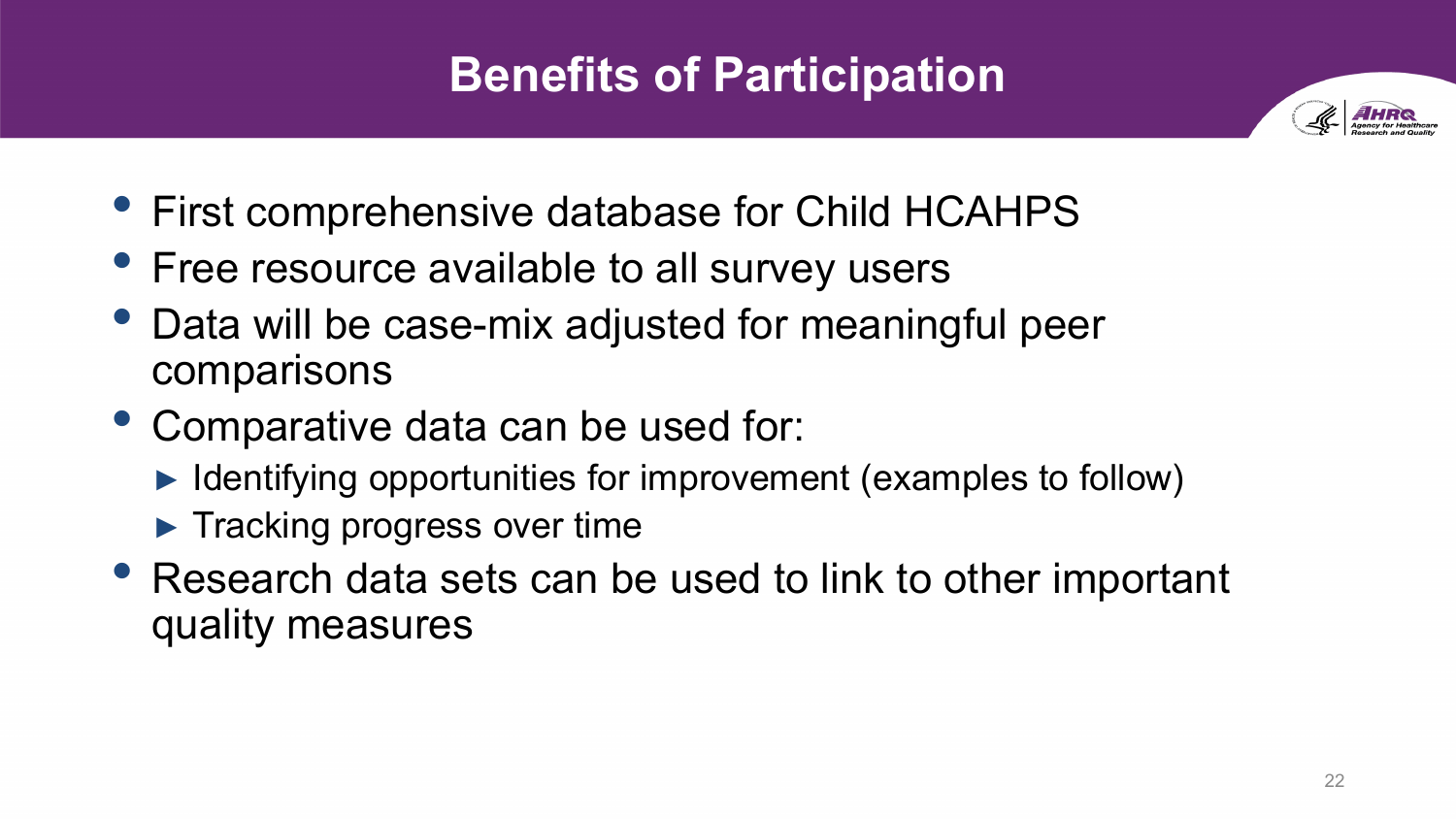## **Utilizing Child HCAHPS Scores to Identify Opportunities for Improvement**

- Pediatric hospitals nationwide have used Child HCAHPS scores to measure and enhance multiple dimensions of care:
	- ► Improving Communication with Providers
	- ▶ Preparing Families for Discharge
	- ► Engaging with Patients and Families to Improve Pain Management
	- ► Improving Overall Willingness to Recommend
- AHRQ Child HCAHPS toolkit highlights QI case studies: [https://www.ahrq.gov/pqmp/implementation-qi/toolkit/child](https://www.ahrq.gov/pqmp/implementation-qi/toolkit/child-hcahps/index.html)hcahps/index.html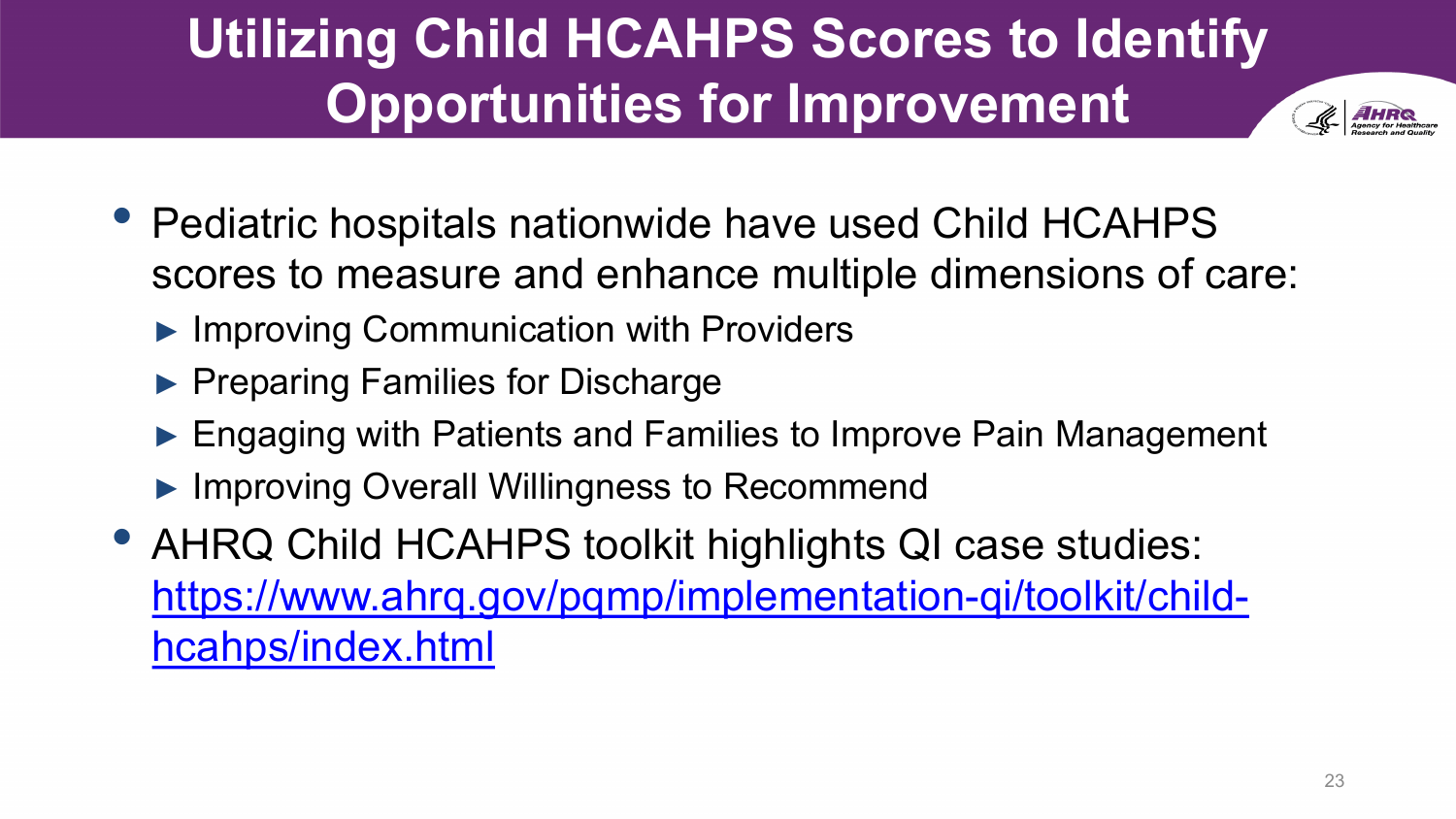## **Case Study #1: Improving Communication with Nurses**



#### **Goal:**

Improve Child HCAHPS nurse-child communication scores above 75th percentile

#### **Intervention:**

- Communication bundle
	- Bedside nurse shift reporting, whiteboards, scripting

#### **Outcome Measures:**

- Child HCAHPS scores for two communication questions:
	- 1) How often the nurse listened carefully to the child; and
	- ► 2) How often the nurse explained things in a way that was easy for the child to understand.



Bumpers B, Dearmon V, Dycus P. Impacting the Patient's Experience in a Children's Hospital Using a Communication Bundle Strategy. *J Nurs Care Qual* 2019;34(1):86-90.